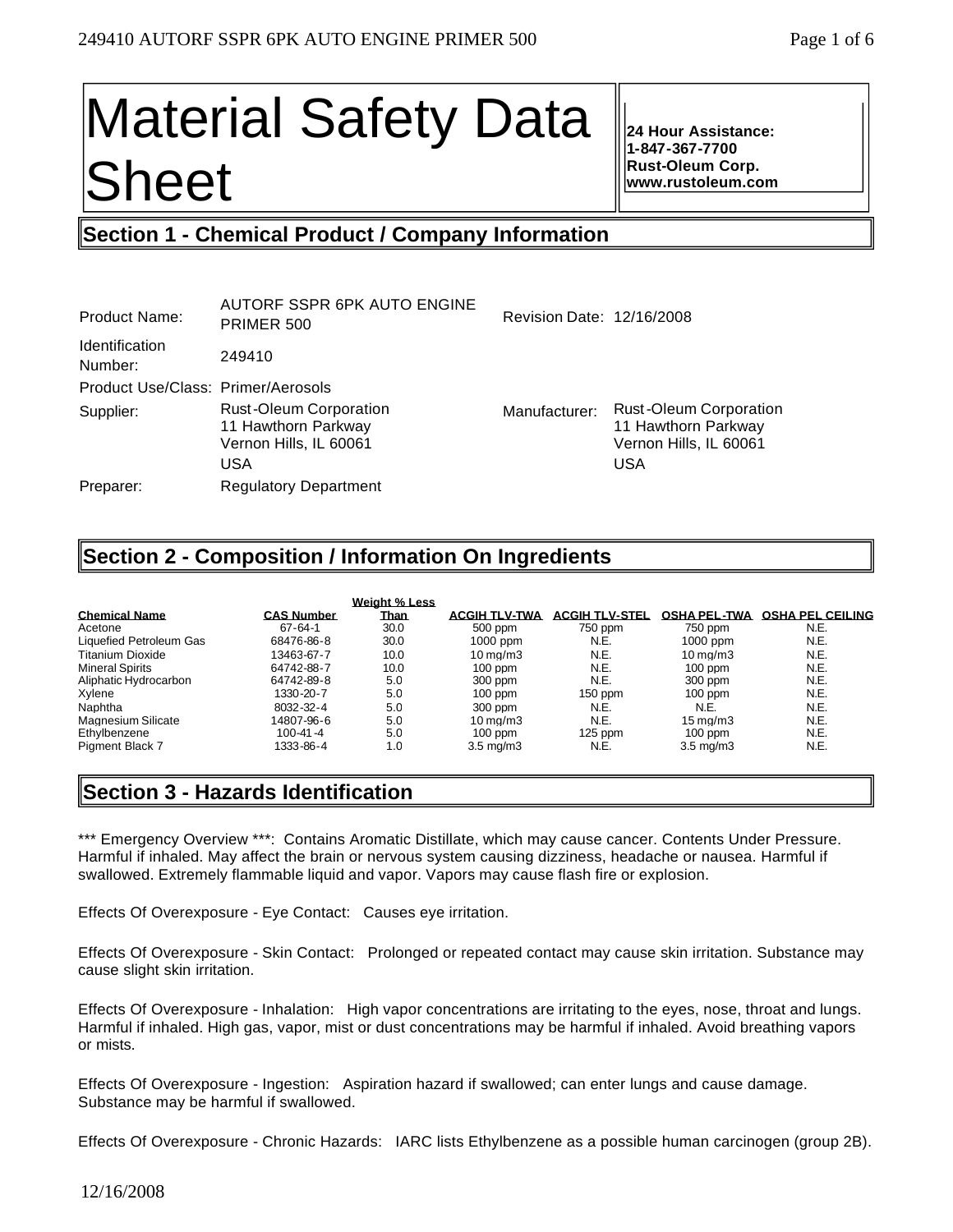II

Contains Titanium Dioxide. Titanium Dioxide is listed as a Group 2B-"Possibly carcinogenic to humans" by IARC. Significant exposure is not anticipated during brush application or drying. Risk of overexposure depends on duration and level of exposure to dust from repeated sanding of surfaces or spray mist and the actual concentration of Titanium Dioxide in the formula.

May cause central nervous system disorder (e.g., narcosis involving a loss of coordination, weakness, fatigue, mental confusion, and blurred vision) and/or damage. Reports have associated repeated and prolonged occupational overexposure to solvents with permanent brain and nervous system damage. Overexposure to xylene in laboratory animals has been associated with liver abnormalities, kidney, lung, spleen, eye and blood damage as well as reproductive disorders. Effects in humans, due to chronic overexposure, have included liver, cardiac abnormalities and nervous system damage.

Contains carbon black. Chronic inflammation, lung fibrosis, and lung tumors have been observed in some rats experimentally exposed for long periods of time to excessive concentrations of carbon black and several insoluble fine dust particles. Tumors have not been observed in other animal species (i.e., mouse and hamster) under similar circumstances and study conditions. Epidemiological studies of North American workers show no evidence of clinically significant adverse health effects due to occupational exposure to carbon black.

Carbon black is listed as a Group 2B-"Possibly carcinogenic to humans" by IARC and is proposed to be listed as A4- "not classified as a human carcinogen" by the American Conference of Governmental Industrial Hygienists. Significant exposure is not anticipated during brush application or drying. Risk of overexposure depends on duration and level of exposure to dust from repeated sanding of surfaces or spray mist and the actual concentration of carbon black in the formula.

Primary Route(s) Of Entry: Skin Contact, Skin Absorption, Inhalation, Eye Contact

## **Section 4 - First Aid Measures**

First Aid - Eye Contact: Immediately flush eyes with plenty of water for at least 15 minutes holding eyelids open. Get medical attention.

First Aid - Skin Contact: Wash with soap and water. Get medical attention if irritation develops or persists.

First Aid - Inhalation: If you experience difficulty in breathing, leave the area to obtain fresh air. If continued difficulty is experienced, get medical assistance immediately.

First Aid - Ingestion: Aspiration hazard: Do not induce vomiting or give anything by mouth because this material can enter the lungs and cause severe lung damage. Get immediate medical attention.

## **Section 5 - Fire Fighting Measures**

Flash Point: -156 F LOWER EXPLOSIVE LIMIT: 0.7 % (Setaflash) UPPER EXPLOSIVE LIMIT : 12.8 %

Extinguishing Media: Carbon Dioxide, Dry Chemical, Foam, Water Fog

Unusual Fire And Explosion Hazards: Water spray may be ineffective. FLASH POINT IS LESS THAN 20 °. F. -EXTREMELY FLAMMABLE LIQUID AND VAPOR! Closed containers may explode when exposed to extreme heat. Vapors may form explosive mixtures with air. Vapors can travel to a source of ignition and flash back. Keep containers tightly closed. Isolate from heat, electrical equipment, sparks and open flame. Perforation of the pressurized container may cause bursting of the can.

Special Firefighting Procedures: Evacuate area and fight fire from a safe distance.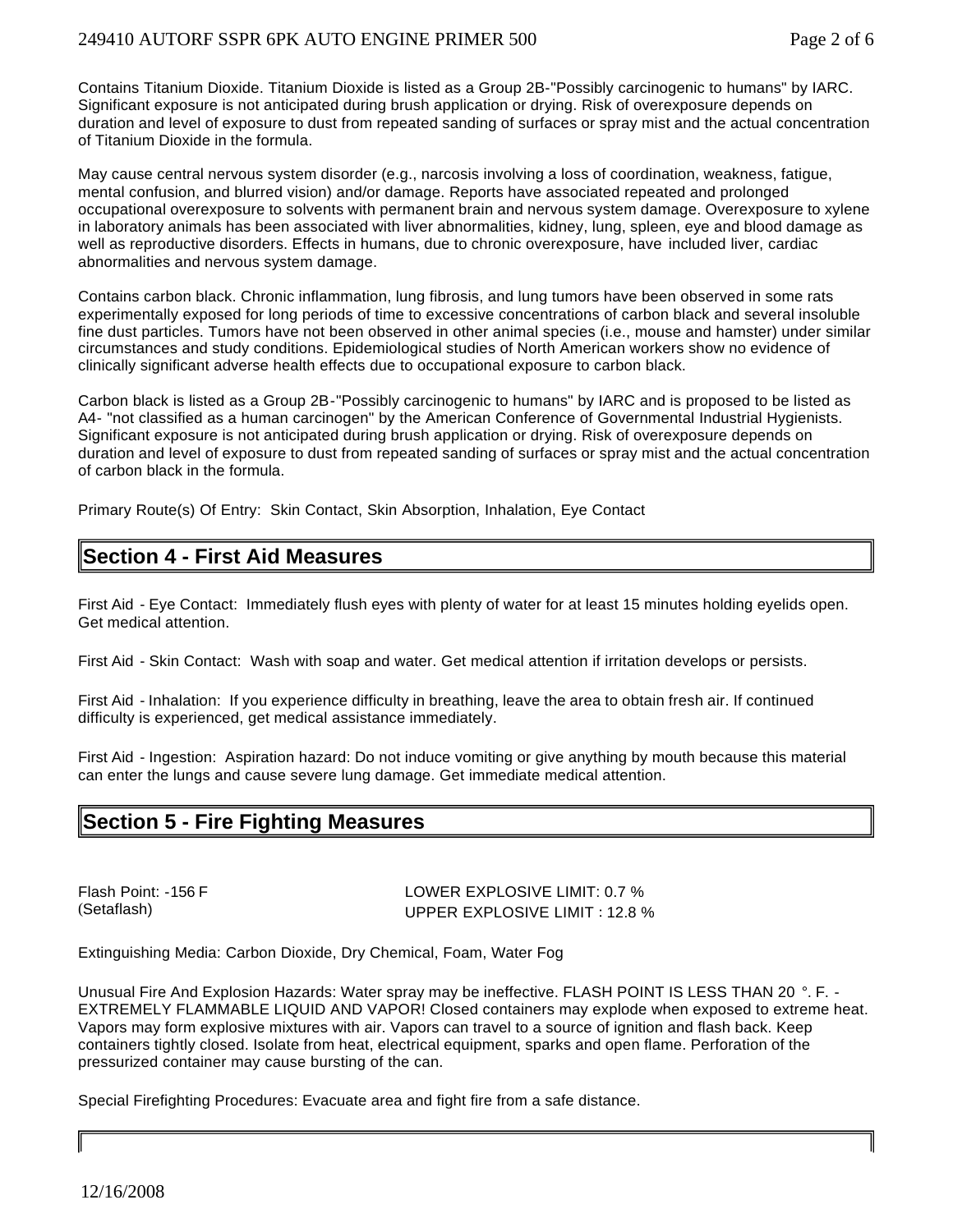## **Section 6 - Accidental Release Measures**

Steps To Be Taken If Material Is Released Or Spilled: Contain spilled liquid with sand or earth. DO NOT use combustible materials such as sawdust. Remove all sources of ignition, ventilate area and remove with inert absorbent and non-sparking tools. Dispose of according to local, state (provincial) and federal regulations. Do not incinerate closed containers.

## **Section 7 - Handling And Storage**

Handling: Follow all MSDS/label precautions even after container is emptied because it may retain product residues. Avoid breathing vapor or mist. Wash thoroughly after handling. Use only in a well-ventilated area. Wash hands before eating.

Storage: Keep containers tightly closed. Isolate from heat, electrical equipment, sparks and open flame. Do not store above 120 ° F. Store large quantities in buildings designed and protected for storage of NFPA Class I flammable liquids. Contents under pressure. Do not expose to heat or store above 120 ° F.

## **Section 8 - Exposure Controls / Personal Protection**

Engineering Controls: Prevent build-up of vapors by opening all doors and windows to achieve cross -ventilation. Use process enclosures, local exhaust ventilation, or other engineering controls to control airborne levels below recommended exposure limits. Use explosion-proof ventilation equipment.

Respiratory Protection: A respiratory protection program that meets OSHA 1910.134 and ANSI Z88.2 requirements must be followed whenever workplace conditions warrant a respirator's use. A NIOSH/MSHA approved air purifying respirator with an organic vapor cartridge or canister may be permissible under certain circumstances where airborne concentrations are expected to exceed exposure limits.

Protection provided by air purifying respirators is limited. Use a positive pressure air supplied respirator if there is any potential for an uncontrolled release, exposure levels are not known, or any other circumstances where air purifying respirators may not provide adequate protection.

Skin Protection: Use impervious gloves to prevent skin contact and absorption of this material through the skin. Nitrile or Neoprene gloves may afford adequate skin protection.

Eye Protection: Use safety eyewear designed to protect against splash of liquids.

Other protective equipment: Refer to safety supervisor or industrial hygienist for further information regarding personal protective equipment and its application.

Hygienic Practices: Wash thoroughly with soap and water before eating, drinking or smoking.

## **Section 9 - Physical And Chemical Properties**

| Boiling Range:         | -34 - 415 F  | Vapor Density:           | Hea  |
|------------------------|--------------|--------------------------|------|
| Odor:                  | Solvent Like | Odor Threshold:          | N.E. |
| Appearance:            | Liquid       | <b>Evaporation Rate:</b> | Fast |
| Solubility in H2O:     | Slight       |                          |      |
| Freeze Point:          | N.D.         | Specific Gravity:        | 0.76 |
| Vapor Pressure:        | N.D.         | PH:                      | N.A. |
| <b>Physical State:</b> | Liquid       |                          |      |

-34 - 415 F Vapor Density: Heavier than Air Solvent Like **Contact Contact Contact Contact Contact Contact Contact Contact Contact Contact Contact Contact Contact Contact Contact Contact Contact Contact Contact Contact Contact Contact Contact Contact Contact Contact** Liquid **Evaporation Rate:** Faster than Ether **Example 2** Evaporation Rate: N.D. Specific Gravity: 0.767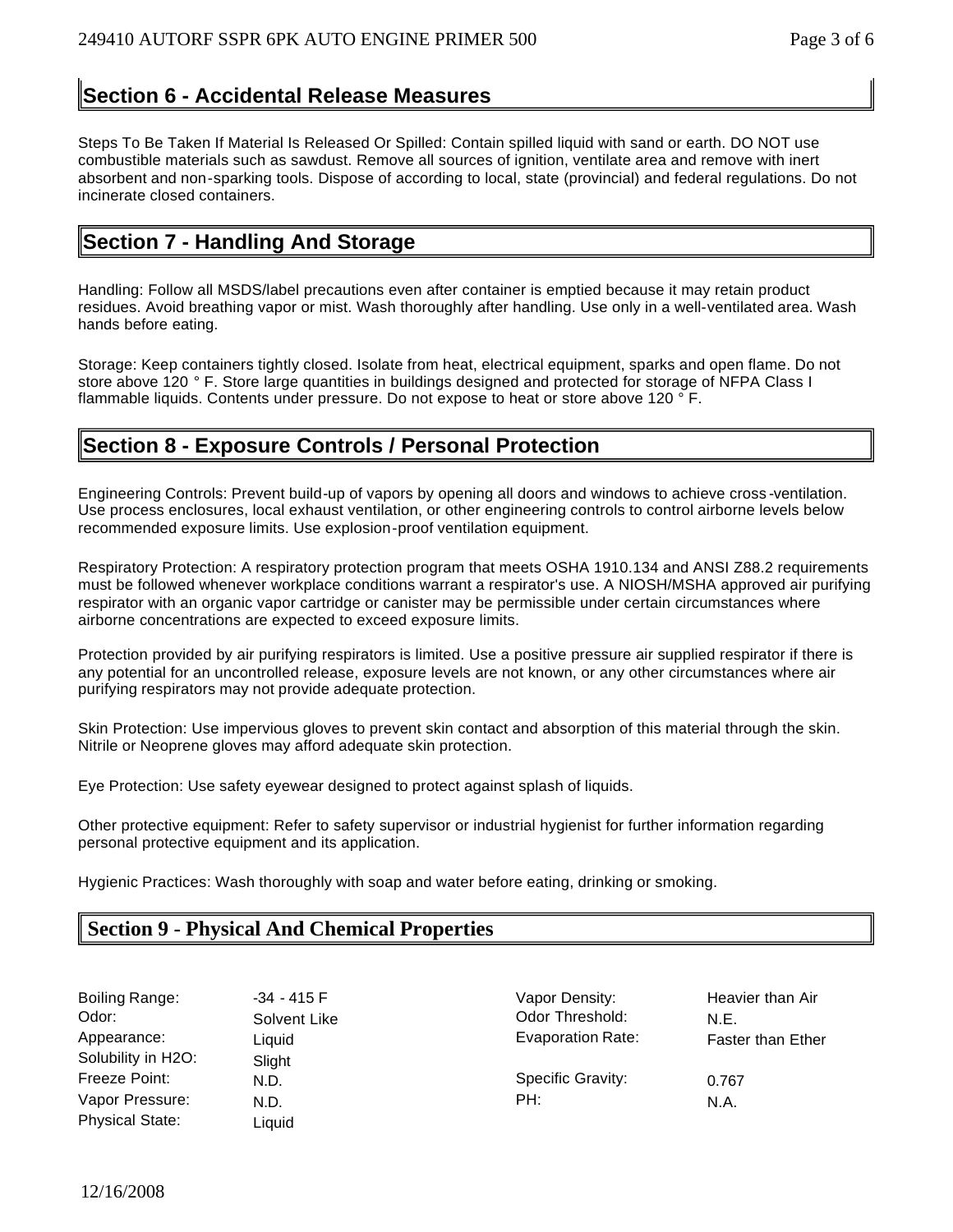(See section 16 for abbreviation legend)

## **Section 10 - Stability And Reactivity**

Conditions To Avoid: Avoid temperatures above 120 ° F. Avoid all possible sources of ignition.

Incompatibility: Incompatible with strong oxidizing agents, strong acids and strong alkalies.

Hazardous Decomposition: When heated to decomposition, it emits acrid smoke and irritating fumes. By open flame, carbon monoxide and carbon dioxide.

Hazardous Polymerization: Will not occur under normal conditions.

Stability: This product is stable under normal storage conditions.

### **Section 11 - Toxicological Information**

Product LD50: N.D. **Product LC50: N.D.** Product LC50: N.D.

| <u>Chemical Name</u>           | <b>LD50</b>               | <b>LC50</b>                      |
|--------------------------------|---------------------------|----------------------------------|
| Acetone                        | 5800 mg/kg (Rat)          | 50100 mg/m3 (Rat, 8Hr)           |
| <b>Liquefied Petroleum Gas</b> | N.E.                      | N.E.                             |
| Titanium Dioxide               | >7500 mg/kg (Rat. Oral)   | N.E.                             |
| Mineral Spirits                | >8 mg/kg (Rat, Oral)      | >1400 ppm (Rat, Inhalation, 4Hr) |
| Aliphatic Hydrocarbon          | $>5000$ mg/kg (Rat, Oral) | N.E.                             |
| Xylene                         | 4300 mg/kg (Rat, Oral)    | 5000 ppm (Rat, Inhalation, 4Hr)  |
| Naphtha                        | $>5000$ mg/kg (Oral, Rat) | N.E.                             |
| Magnesium Silicate             | N.E.                      | TCLo: 11 mg/m3 (Inhalation)      |
| Ethylbenzene                   | 3500 mg/kg (Rat, Oral)    | N.E.                             |
| Pigment Black 7                | $>8000$ mg/kg (Rat, Oral) | N.E.                             |

#### **Section 12 - Ecological Information**

Ecological Information: Product is a mixture of listed components.

#### **Section 13 - Disposal Information**

Disposal Information: Dispose of material in accordance to local, state and federal regulations and ordinances. Do not allow to enter storm drains or sewer systems.

## **Section 14 - Transportation Information**

DOT Proper Shipping Name: Aerosols **Packing Group:** N.A. DOT Technical Name: N.A. N.A. Hazard Subclass: N.A. DOT Hazard Class: 2.1 2.1 Resp. Guide Page: 126 DOT UN/NA Number: UN1950

# **Section 15 - Regulatory Information**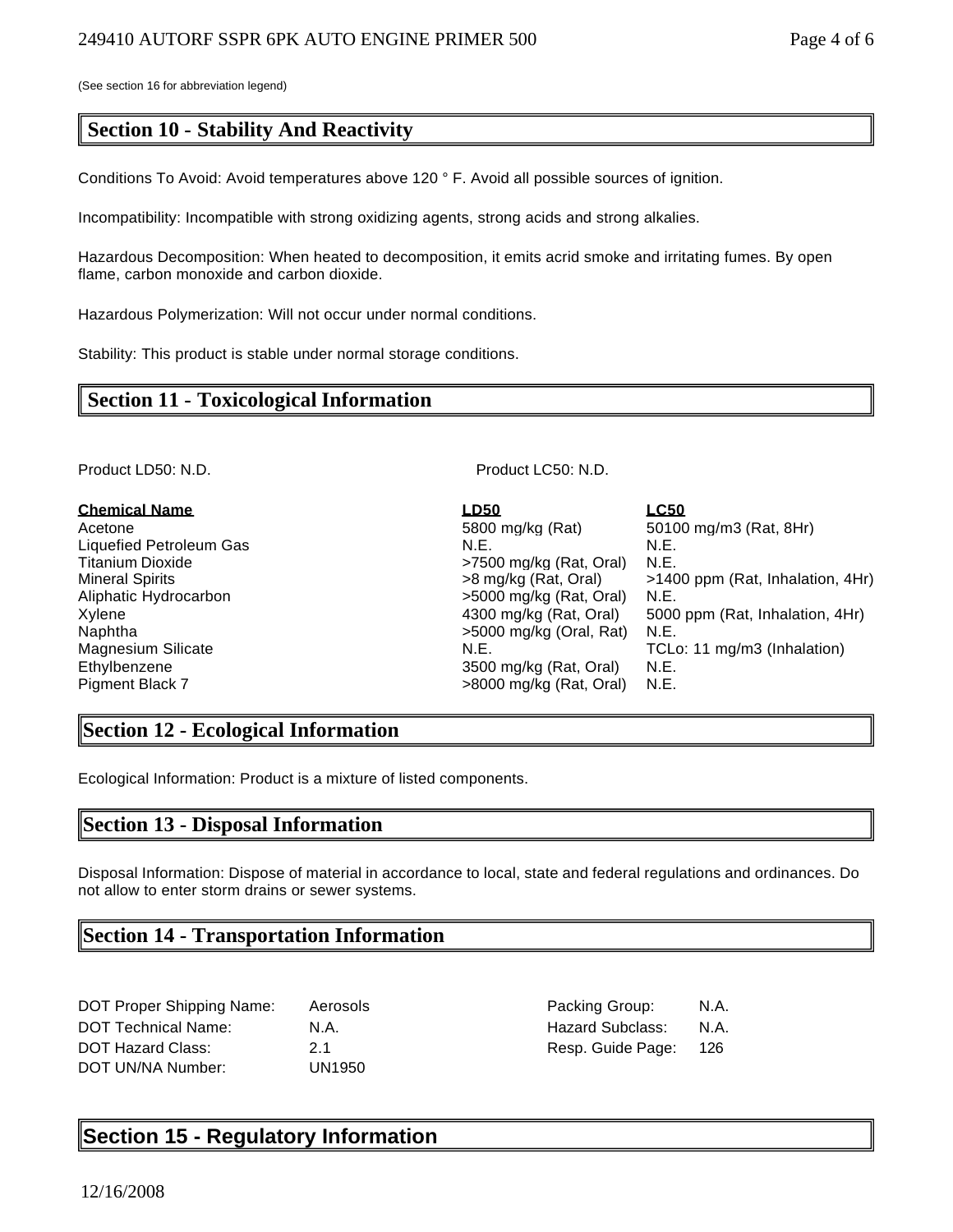II

#### **CERCLA - SARA Hazard Category**

This product has been reviewed according to the EPA "Hazard Categories" promulgated under Sections 311and 312 of the Superfund Amendment and Reauthorization Act of 1986 (SARA Title III) and is considered, under applicable definitions, to meet the following categories:

IMMEDIATE HEALTH HAZARD, CHRONIC HEALTH HAZARD, FIRE HAZARD, PRESSURIZED GAS HAZARD

#### **SARA Section 313:**

Listed below are the substances (if any) contained in this product that are subject to the reporting requirements of Section 313 of Title III of the Superfund Amendment and Reauthorization Act of 1986 and 40 CFR part 372:

**Chemical Name CAS Number** Xylene 1330-20-7 Ethylbenzene 100-41-4

#### **Toxic Substances Control Act:**

Listed below are the substances (if any) contained in this product that are subject to the reporting requirements of TSCA 12(B) if exported from the United States:

#### **U.S. State Regulations: As follows -**

#### **New Jersey Right-to-Know:**

The following materials are non-hazardous, but are among the top five components in this product.

# **Chemical Name CAS Number**

Modified Alkyd PROPRIETARY

#### **Pennsylvania Right-to-Know:**

The following non-hazardous ingredients are present in the product at greater than 3%.

# **Chemical Name CAS Number**

Modified Alkyd PROPRIETARY

#### **California Proposition 65:**

WARNING! This product contains a chemical(s) known by the State of California to cause cancer.

WARNING! This product contains a chemical(s) known to the state of California to cause birth defects or other reproductive harm.

#### **International Regulations: As follows -**

#### **CANADIAN WHMIS:**

This MSDS has been prepared in compliance with Controlled Product Regulations except for the use of the 16 headings.

#### **CANADIAN WHMIS CLASS:** AB5 D2A D2B

12/16/2008